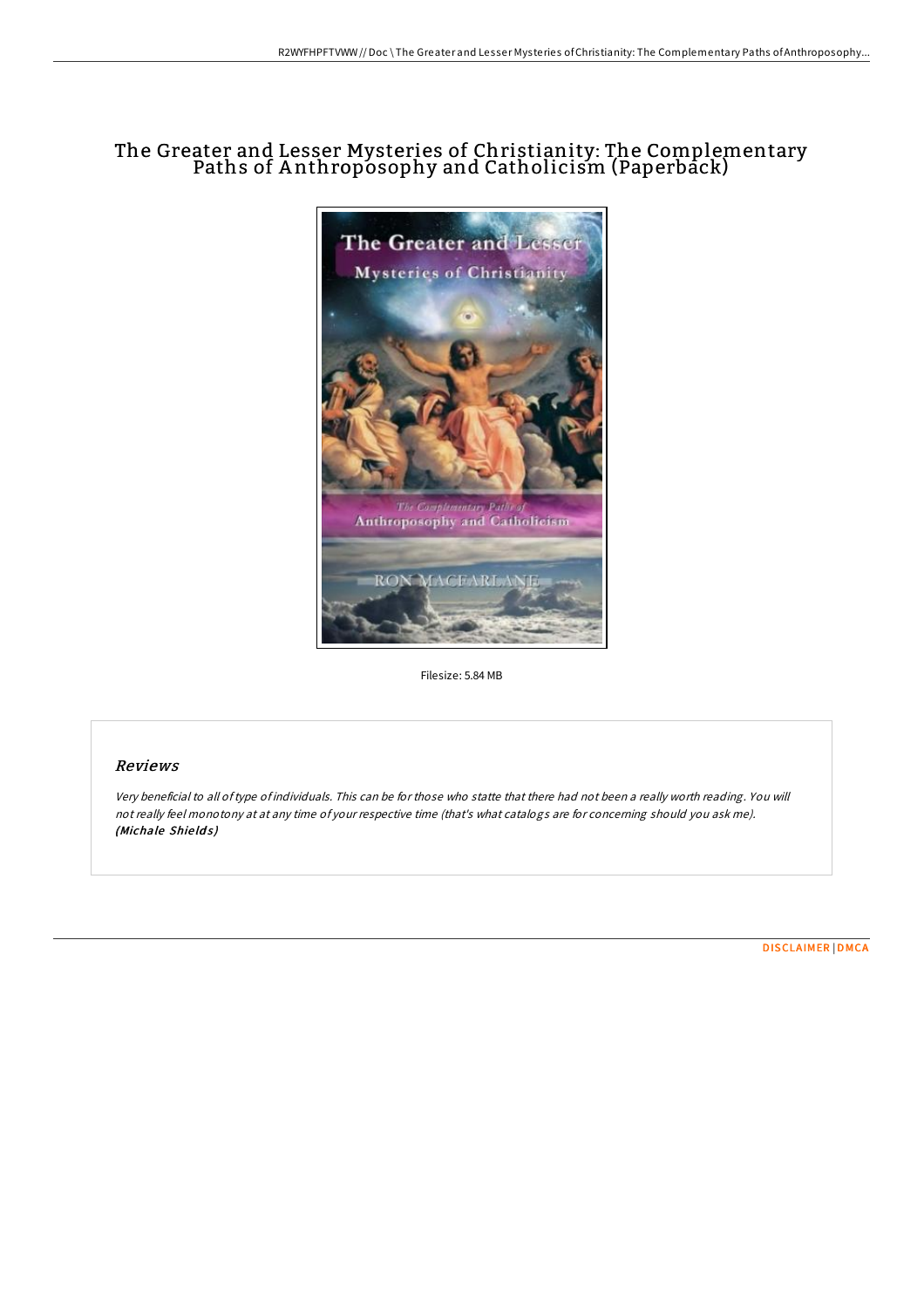## THE GREATER AND LESSER MYSTERIES OF CHRISTIANITY: THE COMPLEMENTARY PATHS OF ANTHROPOSOPHY AND CATHOLICISM (PAPERBACK)



To get The Greater and Lesser Mysteries of Christianity: The Complementary Paths of Anthroposophy and Catholicism (Pape rback) PDF, remember to access the button listed below and save the document or have accessibility to other information which might be related to THE GREATER AND LESSER MYSTERIES OF CHRISTIANITY: THE COMPLEMENTARY PATHS OF ANTHROPOSOPHY AND CATHOLICISM (PAPERBACK) ebook.

Greater Mysteries Publications, United States, 2015. Paperback. Condition: New. Language: English . Brand New Book \*\*\*\*\* Print on Demand \*\*\*\*\*. CONTEMPORARY CHRISTIANITY, the world religion established by the God-Man, Christ-Jesus, and founded on the revelatory-principle that God is love, is hardly the shining example of ideological unity and universal brotherhood that it was intended to be. There are approximately 41,000 different Christian denominations in the world today, many of which are fervently hostile to each other. Atheistic and anti-Christian polemicists have concluded that there is something inherently wrong with Christianity itself and, in consequence, it is doomed to failure and eventual extinction. Discerning Christian advocates, however, know that any apparent failure to realize the high ideals of Christianity is not due to the profound teachings and the illustrious life-example of Christ-Jesus, but instead to the limitations of wounded human nature. Corrupt, power-hungry, destructive and evil-minded human beings have twisted, distorted and fragmented true Christianity for the past two thousand years, and continue to do so today. Moreover, on a much deeper spiritual level, since Christianity is indeed a divinelyinitiated endeavor to help restore fallen humanity, powerful and demonic beings have attempted to destroy nascent Christianity from its very inception. But thankfully, according to Christ-Jesus himself, the powers of hell will not prevail against it [Christianity] (Matt 16:18). Sadly contributing to the injurious fragmentation of Christianity - the religion of divine love - is the sectarian hostility between certain proponents of anthroposophy and select members of the Catholic Church. In both cases, this is largely due to ignorance; that is, an almost complete lack of understanding about the true significance and mission of the other: anthroposophical critics know almost nothing of Catholicism; and Catholic critics know almost nothing about anthroposophy. The wonderful reconciliatory fact is that anthroposophy and Catholicism are not...

A Read The Greater and Lesser Mysteries of Christianity: The Co[mplementary](http://almighty24.tech/the-greater-and-lesser-mysteries-of-christianity.html) Paths of Anthroposophy and Catho licism (Pape rback) Online

Download PDF The Greater and Lesser Mysteries of Christianity: The Co[mplementary](http://almighty24.tech/the-greater-and-lesser-mysteries-of-christianity.html) Paths of Anthroposophy and Catholicism (Paperback)